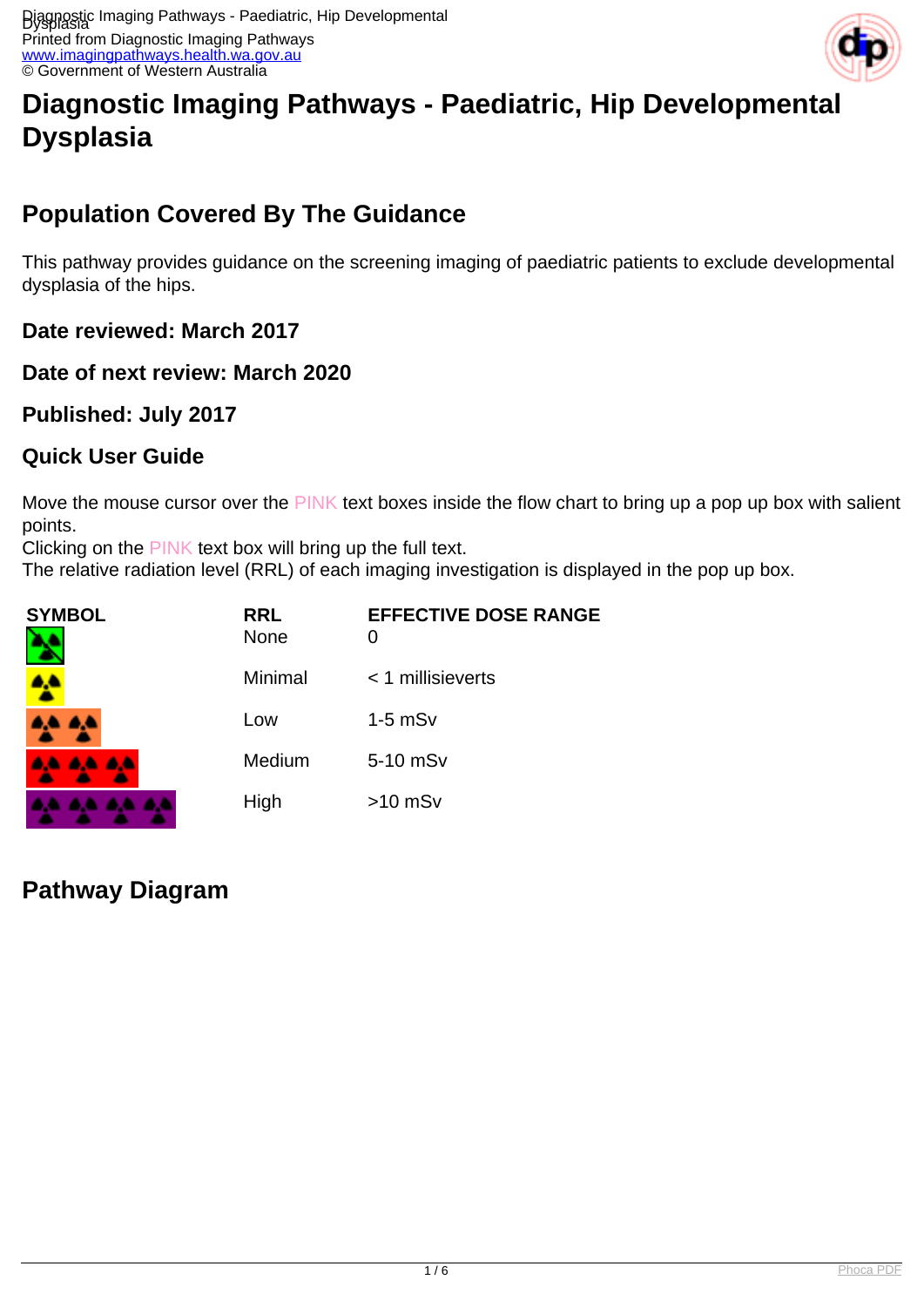### Diagnostic Imaging Pathways - Paediatric, Hip Developmental Dysplasia

#### Printed from Diagnostic Imaging Pathways

[www.imagingpathways.health.wa.gov.au](http://www.imagingpathways.health.wa.gov.au/)



# **Image Gallery**

Note: Images coming soon

# **Teaching Points**

- Developmental dysplasia of the hip (DDH) is the most common hip pathology noted in infants and delayed diagnosis may lead to early development of osteoarthritis in addition to abnormal or painful gait
- Early diagnosis and treatment is critical to provide the best possible functional outcome
- Risk factors that predispose to DDH include
	- Family history
	- Associated congenital orthopaedic conditions
	- Female sex
	- Breech presentation
	- ∘ High birth weight
- Ultrasonography is the initial investigation of choice if risk factors are present and screening is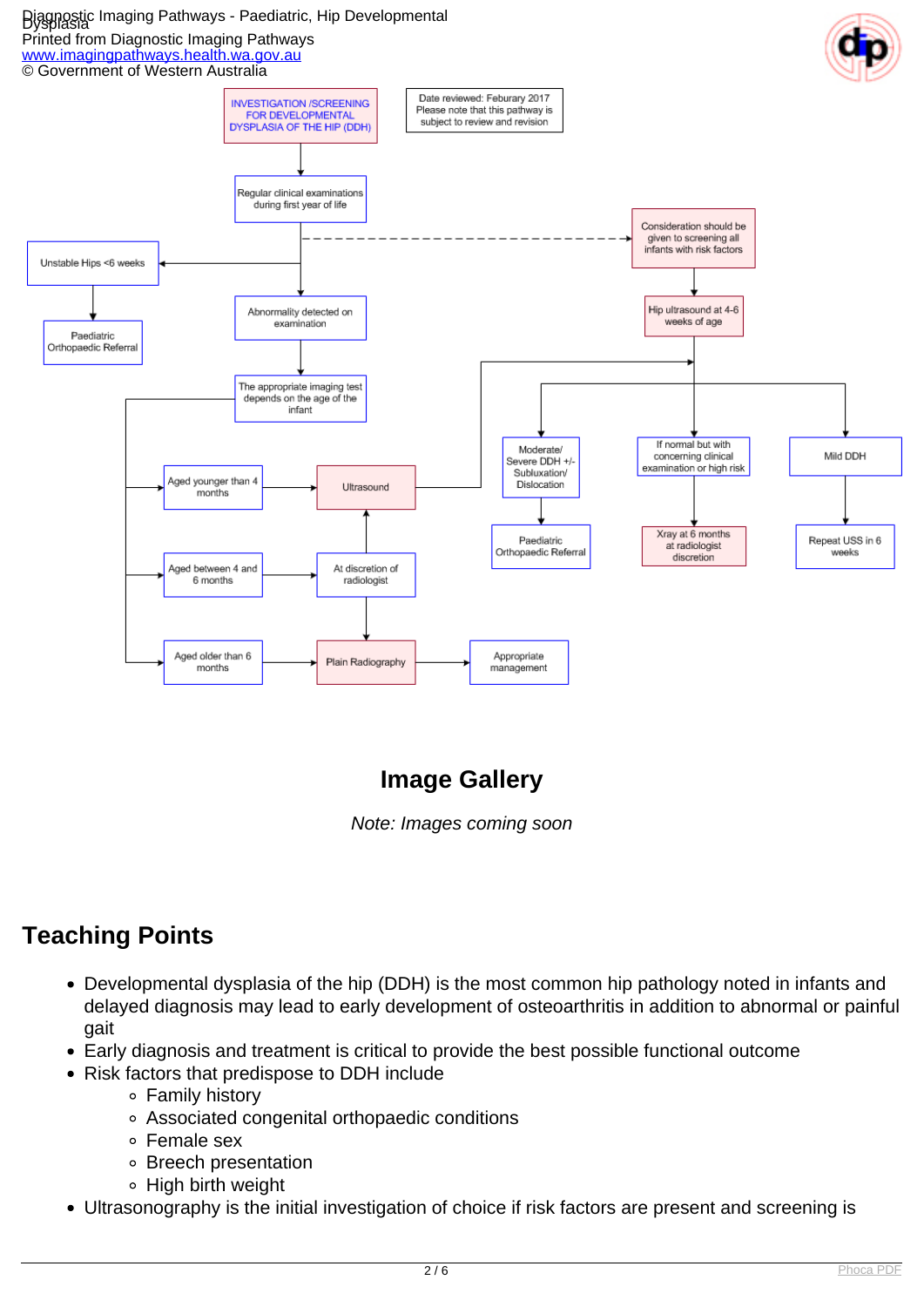Diagnostic Imaging Pathways - Paediatric, Hip Developmental Dysplasia

Printed from Diagnostic Imaging Pathways [www.imagingpathways.health.wa.gov.au](http://www.imagingpathways.health.wa.gov.au/) © Government of Western Australia



indicated

- Ultrasonography is recommended as an adjunct to the clinical evaluation by a properly trained health care provider
- Ultrasonography is best delayed until at least 3-4 weeks post term to avoid false positives
- Plain films of the hip are indicated after 6 months of age

### **Risk Factors for Developmental Dysplasia of the Hip**

- Although most patients with developmental dysplasia of the hip have no risk factors, screening based on risk factors has been proposed to limit over diagnosis [1, 2](index.php/imaging-pathways/paediatrics/developmental-dysplasia-of-the-hip?tab=References#1)
- Risk factors that predispose to DDH include; [2](index.php/imaging-pathways/paediatrics/developmental-dysplasia-of-the-hip?tab=References#2)
	- Female
		- Breech presentation
		- Family history
		- Associated congenital orthopaedic conditions
		- Oligohydramnios
		- High birth weight
		- First born
- A meta-analysis found that the most significant risk factors associated with DDH included: those presenting in the breech position during delivery (common odds ratio of 5.7 and 95% confidence interval of 4.4-7.4), being female (OR 3.8, 95% CI 3.0-4.6), clicking hips at clinical examination (OR 8.6, 95% CI 4.5-16.6) and having a family history of DDH (OR 4.8, 95% CI 2.8-8.2) [2, 3](index.php/imaging-pathways/paediatrics/developmental-dysplasia-of-the-hip?tab=References#2)

### **Ultrasound**

#### **Uses and features**

- Effective non-invasive way to image the cartilaginous hip joint that involves no exposure to radiation [1, 4](index.php/imaging-pathways/paediatrics/developmental-dysplasia-of-the-hip?tab=References#1)
- The cartilage and the hip can be visualized while assessing the stability of the hip and the morphologic features of the acetabulum [4-7](index.php/imaging-pathways/paediatrics/developmental-dysplasia-of-the-hip?tab=References#4)
- Indications for its use vary but in general it is used in children under 4-6 months of age who have signs of hip instability on examination
- $\circ$  Graf's standardised morphology criteria are commonly used  $5.7$
- Studies indicate that ultrasonography is more sensitive than physical examination in detecting developmental dysplasia of the hip [5, 8](index.php/imaging-pathways/paediatrics/developmental-dysplasia-of-the-hip?tab=References#5)
- **Limitations**
	- Hip ultrasound is best delayed until at least 3-4 weeks post term because of physiological immaturity evident on early US which may lead to false positive results. [1, 9](index.php/imaging-pathways/paediatrics/developmental-dysplasia-of-the-hip?tab=References#1) Whilst it is ideal to delay ultrasound until at least 3-4 weeks post term, if the hip is clinically dislocated or is frankly unstable then earlier orthopaedic referral should be sought
	- Accurate results in hip sonography requires training and experience [5](index.php/imaging-pathways/paediatrics/developmental-dysplasia-of-the-hip?tab=References#5)
	- Ultrasonography used as a screening tool in some centres has reduced the number of infants who require surgical treatment at the expense of more infants being treated with abduction splinting [10-12](index.php/imaging-pathways/paediatrics/developmental-dysplasia-of-the-hip?tab=References#10)
	- Universal ultrasonography screening of newborn infants is not recommended [9](index.php/imaging-pathways/paediatrics/developmental-dysplasia-of-the-hip?tab=References#9)
	- Recent studies have suggested that targeted ultrasound to infants at high risk of hip dysplasia did not significantly increase the rate of treatment but also did not significantly reduce the rate of late detected dysplasia or surgery [10](index.php/imaging-pathways/paediatrics/developmental-dysplasia-of-the-hip?tab=References#10)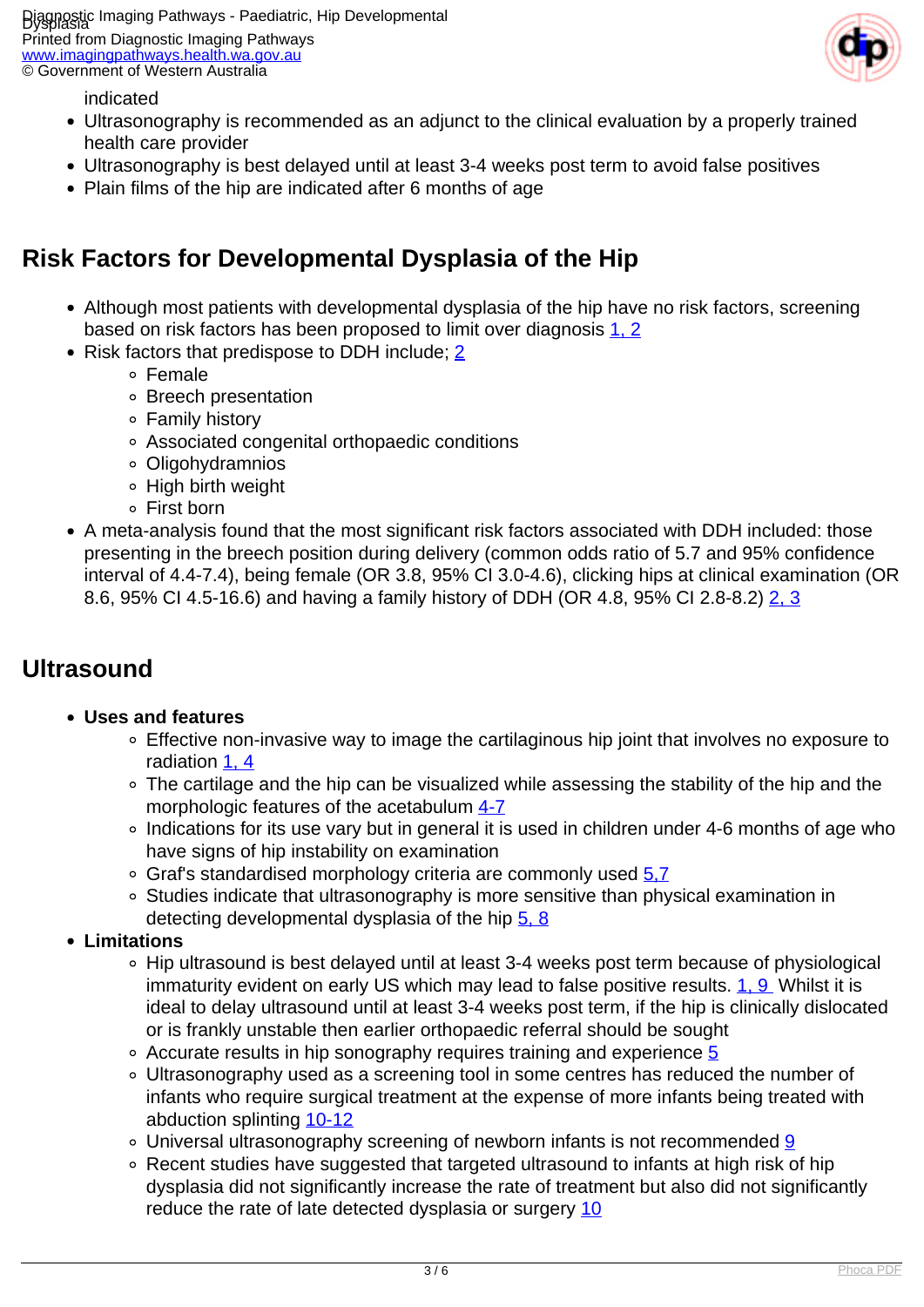Diagnostic Imaging Pathways - Paediatric, Hip Developmental Dysplasia

Printed from Diagnostic Imaging Pathways [www.imagingpathways.health.wa.gov.au](http://www.imagingpathways.health.wa.gov.au/) © Government of Western Australia



The screening of children for developmental dysplasia of the hip is a controversial topic. Clinical methods of screening when performed by experienced clinicians have a reasonably high sensitivity and specificity for detecting DDH [1,](index.php/imaging-pathways/paediatrics/developmental-dysplasia-of-the-hip?tab=References#1) [10,](index.php/imaging-pathways/paediatrics/developmental-dysplasia-of-the-hip?tab=References#10) [13-16](index.php/imaging-pathways/paediatrics/developmental-dysplasia-of-the-hip?tab=References#13)

# **Plain Radiography**

- Plain radiography is less reliable in the first few months of life when the femoral head is composed mainly of cartilage [9](index.php/imaging-pathways/paediatrics/developmental-dysplasia-of-the-hip?tab=References#9)
- It becomes a more reliable method of investigating for DDH in children aged between 4 and 6 months as the ossification center of the femoral head appears [5, 9](index.php/imaging-pathways/paediatrics/developmental-dysplasia-of-the-hip?tab=References#5)
- The relationships of the femoral head and proximal femoral metaphysis to the acetabulum are an important part of evaluating for DDH
- A single AP pelvic view is usually sufficient but a frog view should be done to assess reducibility if subluxation or dislocation is noted [9](index.php/imaging-pathways/paediatrics/developmental-dysplasia-of-the-hip?tab=References#9)
- The use of the acetabular index and other objective means are used to evaluate for DDH, although the sensitivity and specificity of some of these are uncertain. However, these measurements are only one part of the radiographic assessment used to gauge hip dysplasia [17, 18](index.php/imaging-pathways/paediatrics/developmental-dysplasia-of-the-hip?tab=References#17)

## **References**

### **Date of literature search: February 2017**

References are graded from Level I to V according to the Oxford Centre for Evidence-Based Medicine, Levels of Evidence. [Download the document](http://www.cebm.net/wp-content/uploads/2014/06/CEBM-Levels-of-Evidence-2.1.pdf)

- 1. LeBa TB, Carmichael KD, Patton AG, Morris RP, Swischuk LE. **Ultrasound for Infants at Risk for Developmental Dysplasia of the Hip.** Orthopedics. 2015;38(8):e722-6. (Level III evidence). [View the reference](https://www.ncbi.nlm.nih.gov/pubmed/26270760 )
- 2. Ortiz-Neira CL, Paolucci EO, Donnon T. **A meta-analysis of common risk factors associated with the diagnosis of developmental dysplasia of the hip in newborns.** Eur J Radiol. 2012;81(3):e344-51. (Level I evidence). [View the reference](https://www.ncbi.nlm.nih.gov/pubmed/22119556 )
- 3. de Hundt M, Vlemmix F, Bais JM, Hutton EK, de Groot CJ, Mol BW, et al. **Risk factors for developmental dysplasia of the hip: a meta-analysis.** Eur J Obstet Gynecol Reprod Biol. 2012;165(1):8-17. (Review article). [View the reference](https://www.ncbi.nlm.nih.gov/pubmed/22824571 )
- 4. Clarke NM, Harcke HT, McHugh P, Lee MS, Borns PF, MacEwen GD. **Real-time ultrasound in the diagnosis of congenital dislocation and dysplasia of the hip.** J Bone Joint Surg Br. 1985;67(3):406-12. (Level III evidence). [View the reference](https://www.ncbi.nlm.nih.gov/pubmed/3889008 )
- 5. **Clinical practice guideline: early detection of developmental dysplasia of the hip. Committee on Quality Improvement, Subcommittee on Developmental Dysplasia of the Hip. American Academy of Pediatrics.** Pediatrics. 2000;105(4 Pt 1):896-905. (Guideline). [View the](https://www.ncbi.nlm.nih.gov/pubmed/10742345 ) [reference](https://www.ncbi.nlm.nih.gov/pubmed/10742345 )
- 6. Graf R. **The diagnosis of congenital hip-joint dislocation by the ultrasonic Combound treatment.** Arch Orthop Trauma Surg. 1980;97(2):117-33. (Review article). View the reference
- 7. Graf R. **Fundamentals of sonographic diagnosis of infant hip dysplasia.** J Pediatr Orthop. 1984;4(6):735-40. (Level III evidence). [View the reference](https://www.ncbi.nlm.nih.gov/pubmed/6392336 )
- 8. Carmichael KD, Longo A, Yngve D, Hernandez JA, Swischuk L. **The use of ultrasound to determine timing of Pavlik harness discontinuation in treatment of developmental dysplasia of the hip.** Orthopedics. 2008;31(10):(Level II evidence). [View the reference](https://www.ncbi.nlm.nih.gov/pubmed/19226016 )
- 9. Kotlarsky P, Haber R, Bialik V, Eidelman M. **Developmental dysplasia of the hip: What has**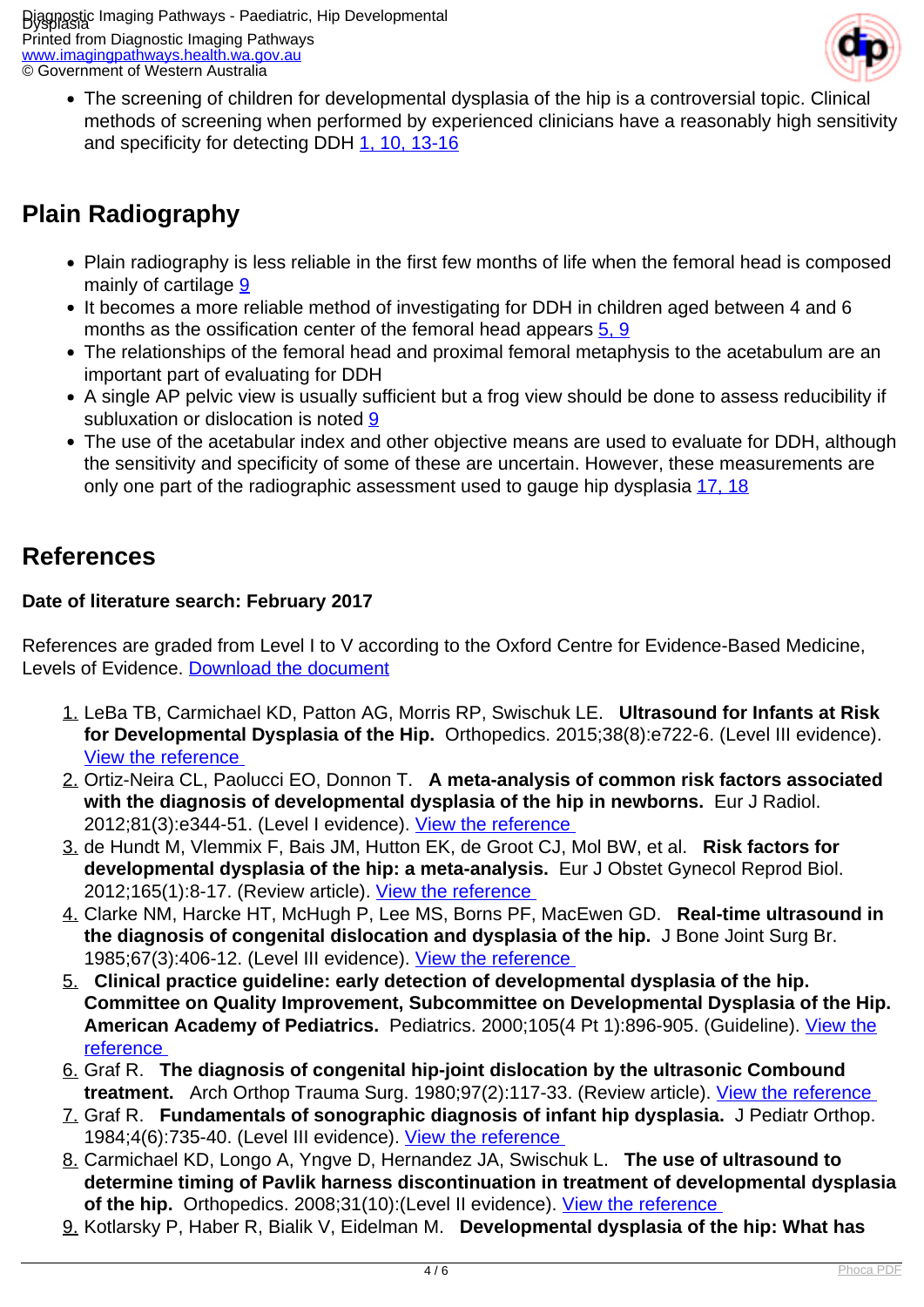Printed from Diagnostic Imaging Pathways [www.imagingpathways.health.wa.gov.au](http://www.imagingpathways.health.wa.gov.au/) © Government of Western Australia



**changed in the last 20 years?** World J Orthop. 2015;6(11):886-901. (Review article). [View the](https://www.ncbi.nlm.nih.gov/pubmed/26716085 ) [reference](https://www.ncbi.nlm.nih.gov/pubmed/26716085 ) 

- 10. Shorter D, Hong T, Osborn DA. **Cochrane Review: Screening programmes for developmental dysplasia of the hip in newborn infants.** Evid Based Child Health. 2013;8(1):11-54. (Level I evidence). View the reference
- 11. Patel H. **Preventive health care, 2001 update: screening and management of developmental dysplasia of the hip in newborns.** CMAJ. 2001;164(12):1669-77. (Evidence based recommendations). [View the reference](https://www.ncbi.nlm.nih.gov/pubmed/11450209 )
- 12. Rosendahl K, Markestad T, Lie RT. **Ultrasound screening for developmental dysplasia of the hip in the neonate: the effect on treatment rate and prevalence of late cases.** Pediatrics. 1994;94(1):47-52. (Level II evidence). [View the reference](https://www.ncbi.nlm.nih.gov/pubmed/8008537 )
- 13. Duppe H, Danielsson LG. **Screening of neonatal instability and of developmental dislocation of the hip. A survey of 132,601 living newborn infants between 1956 and 1999** J Bone Joint Surg Br. 2002;84(6):878-. (Level III evidence). [View the reference](https://www.ncbi.nlm.nih.gov/pubmed/12211683 )
- 14. Krikler SJ, Dwyer NS. **Comparison of results of two approaches to hip screening in infants.**  J Bone Joint Surg Br. 1992;74(5):701-3. (Level III evidence). [View the reference](https://www.ncbi.nlm.nih.gov/pubmed/1527116 )
- 15. Macnicol MF. **Results of a 25-year screening programme for neonatal hip instability.** J Bone Joint Surg Br. 1990;72(6):1057-60. (Level III evidence). [View the reference](https://www.ncbi.nlm.nih.gov/pubmed/2246288 )
- 16. Bialik V, Fishman J, Katzir J, Zeltzer M. **Clinical Assessment of Hip Instability in the Newborn by an Orthopedic Surgeon and a Pediatrician.** Journal of Pediatric Orthopaedics. 1986;6(6):703. (Level IV evidence). [View the reference](https://www.ncbi.nlm.nih.gov/pubmed/3793892 )
- 17. Kay RM, Watts HG, Dorey FJ. **Variability in the assessment of acetabular index.** J Pediatr Orthop. 1997;17(2):170-3. (Level III evidence). [View the reference](https://www.ncbi.nlm.nih.gov/pubmed/9075090 )
- 18. Spatz DK, Reiger M, Klaumann M, Miller F, Stanton RP, Lipton GE. **Measurement of acetabular index intraobserver and interobserver variation.** J Pediatr Orthop. 1997;17(2):174-5. (Level III evidence). View the reference

| Information from this website                                                                                                                   | <b>Information from the Royal</b><br><b>Australian and New Zealand</b><br><b>College of Radiologists' website</b>                                                                                                                                                                                                           |
|-------------------------------------------------------------------------------------------------------------------------------------------------|-----------------------------------------------------------------------------------------------------------------------------------------------------------------------------------------------------------------------------------------------------------------------------------------------------------------------------|
| <b>Consent to Procedure or Treatment</b><br><b>Radiation Risks of X-rays and Scans</b><br><b>Ultrasound</b><br><b>Plain Radiography (X-ray)</b> | <b>Plain Radiography/X-rays</b><br><b>Radiation Risk of Medical Imaging for</b><br><b>Adults and Children</b><br><b>Ultrasound</b><br>Children's (Paediatric) Hip Ultrasound for<br><b>DHH</b><br><b>Children's (Paediatric) X-ray Examination</b><br><b>Making Your Child's Test or Procedure</b><br><b>Less Stressful</b> |

## **Information for Consumers**